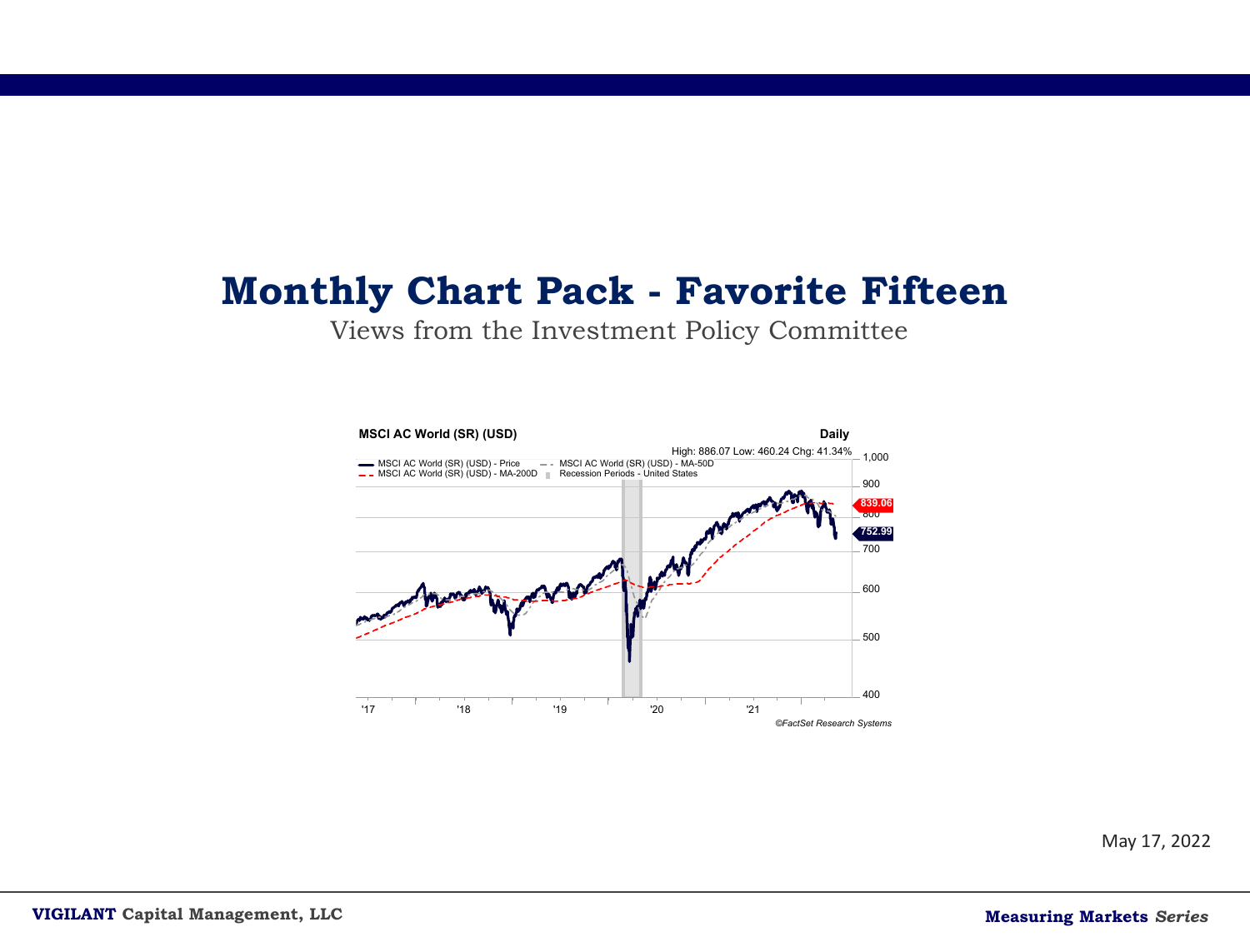#### **Purpose**

- The Monthly Chart Pack Favorite Fifteen, is a brief collection of charts and data sets that are viewed regularly by many investors, it is NOT a set of recommendations
- This selection of 15 slides is a small subset of the graphs and data points that are viewed by the Investment Policy Committee each week in assessing the status of the business cycle and the health of financial markets
- Our study of the economic environment and market conditions inform our view for tactical positioning and may influence the security selection process
- We hope that you enjoy the Monthly Chart Pack Favorite Fifteen, and recognize that the views and opinions expressed are capturing a moment in time and are subject to change without notice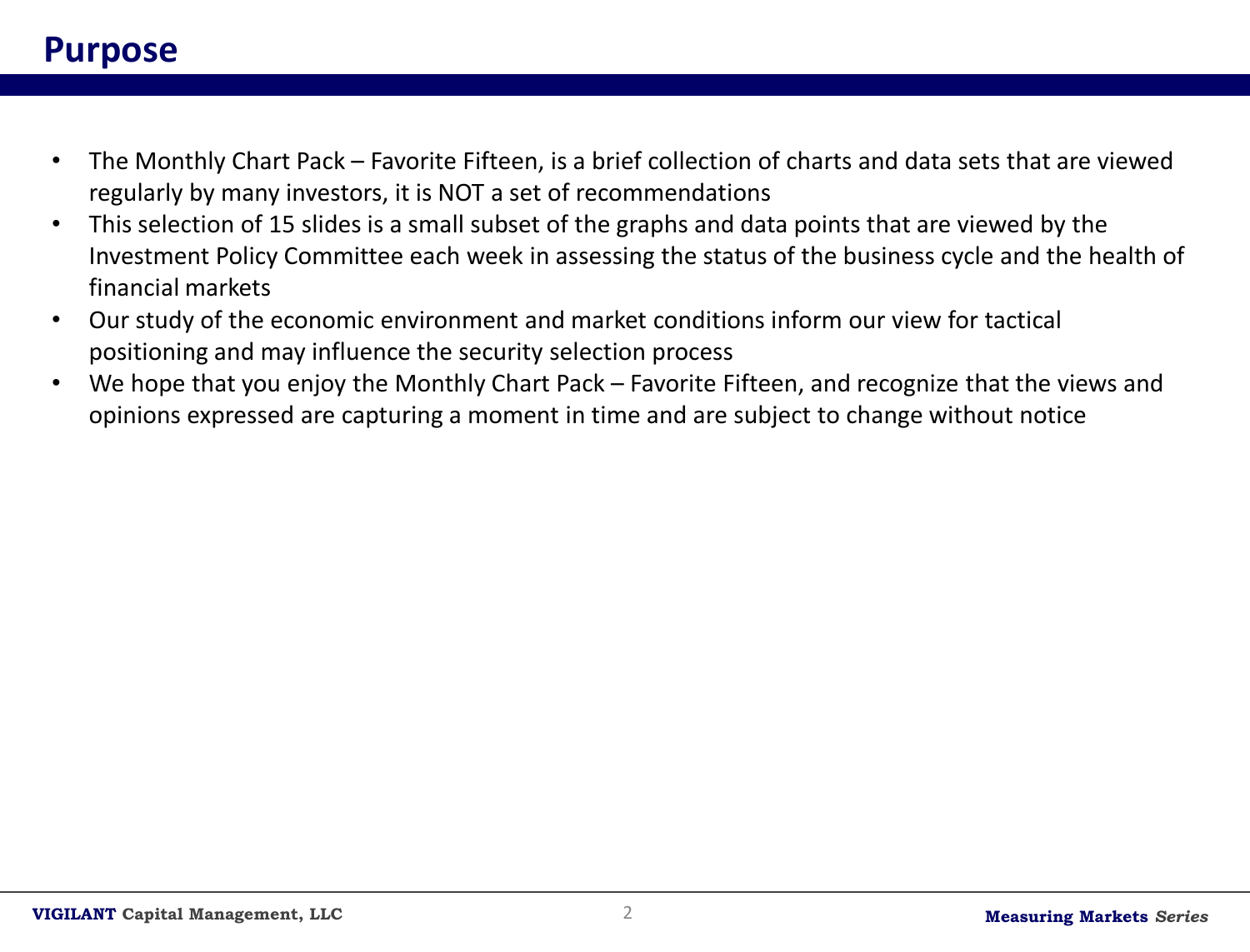| <b>May 2022</b><br><b>Tactical Investment Positioning</b> |     |                                   |                 |                                                                                                                                            |  |  |  |  |  |  |
|-----------------------------------------------------------|-----|-----------------------------------|-----------------|--------------------------------------------------------------------------------------------------------------------------------------------|--|--|--|--|--|--|
| <b>Strength of Conviction</b>                             | Chg | <b>Negative</b><br><b>Neutral</b> | <b>Positive</b> | Rationale                                                                                                                                  |  |  |  |  |  |  |
|                                                           |     |                                   |                 |                                                                                                                                            |  |  |  |  |  |  |
| <b>Business Cycle</b>                                     |     |                                   |                 | Nominal growth remains above trend, but Real growth decelerating<br>quickly on high inflation. Demand destruction in early stages.         |  |  |  |  |  |  |
| <b>Financial Conditions</b>                               |     |                                   |                 | Monetary now pivots from accommodative to restrictive policy. Fiscal<br>support is decelerating quickly from massive 2020 & 2021.          |  |  |  |  |  |  |
| <b>Relative Preference</b>                                | Chg | <b>Neutral</b>                    |                 | Rationale                                                                                                                                  |  |  |  |  |  |  |
| <b>Asset Class</b>                                        |     | <b>Bonds</b>                      | <b>Stocks</b>   | Higher yields are welcome news for new purchases of FI. Expect<br>earnings to grow but consensus is too optimistic on margins.             |  |  |  |  |  |  |
| <b>Economic Sensitivity</b>                               |     | Defensive                         | Cyclical        | Maintain late-stage cyclical as inflation rises and expansion continues<br>but add weight to defensive and high quality.                   |  |  |  |  |  |  |
| <b>Credit Quality</b>                                     |     | Sovereign                         | Credit          | IG and HY credit spreads have expanded but still not wide enough to<br>compensate for risk, especially given expected economic slowdown.   |  |  |  |  |  |  |
| <b>Duration Profile</b>                                   |     | <b>Short Maturity</b>             | Long Maturity   | Expect yields to continue to move higher as nominal growth remains<br>above trend and inflation expectations continue to rise.             |  |  |  |  |  |  |
| Commodities                                               |     | <b>Below Weight</b>               | Above Weight    | Commodity prices very volatile with geopolitical risk presenting<br>supply and demand imbalances. Demand destruction very likely.          |  |  |  |  |  |  |
| Cash                                                      |     | <b>Below Weight</b>               | Above Weight    | Negative real yields remain excessive but contracting as markets<br>expect Fed policy shift. Higher cash balances hedge rising volatility. |  |  |  |  |  |  |

This document is for informational purposes only. It contains views of the Investment Policy Committee (IPC) of Vigilant Capital Management, LLC (Firm) and does not serve as advice or recommendation. The views and opinions expressed in this document are subject to change at any moment and without notice.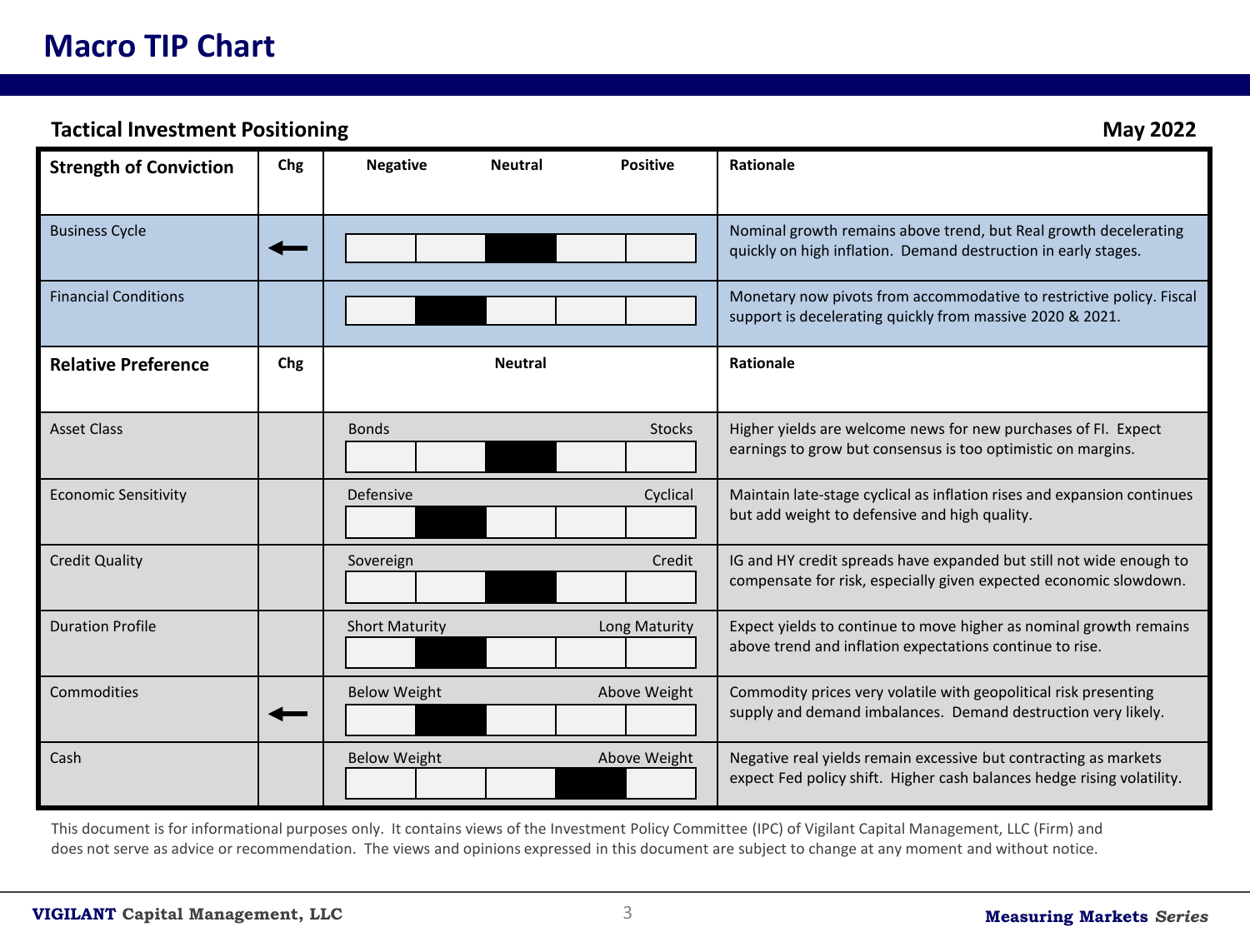The Citigroup Economic Surprise Indices are objective and quantitative measures of economic news. They are defined as weighted historical standard deviations of data surprises (actual vs. Bloomberg median). A positive reading suggests actual results are better than consensus had expected and is generally a positive catalyst for risk assets.

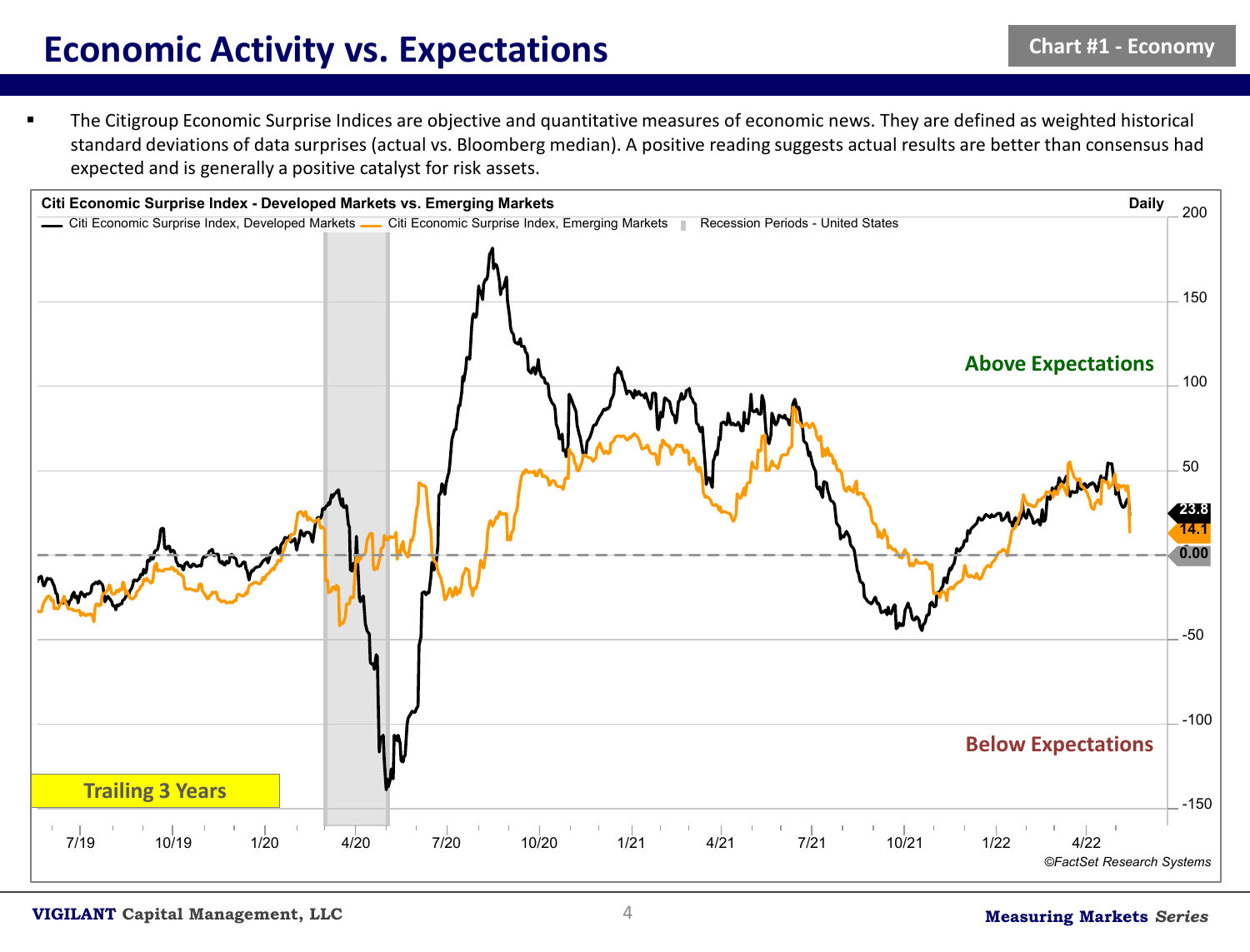#### **Global PMI Surveys**

- **Chart #2 - Economy**
- The Purchasing Managers' Index Series are monthly economic surveys that provide an advance signal of what is happening in the real economy. They track activity variables such as output, new orders, supply times, employment and prices across key sectors.
- The Series cover 30 countries and 86% of global GDP. The PMI is a diffusion index with values above 50 signaling expansion and below 50 indicating contraction. The further from 50 the faster the rate of change indicated.
- The Composite (black line) accommodates the activities within the Manufacturing (blue line) and Services (orange line) sectors.



The Heat Map is conditionally formatted using the month-end data points in a rolling 20Y time series.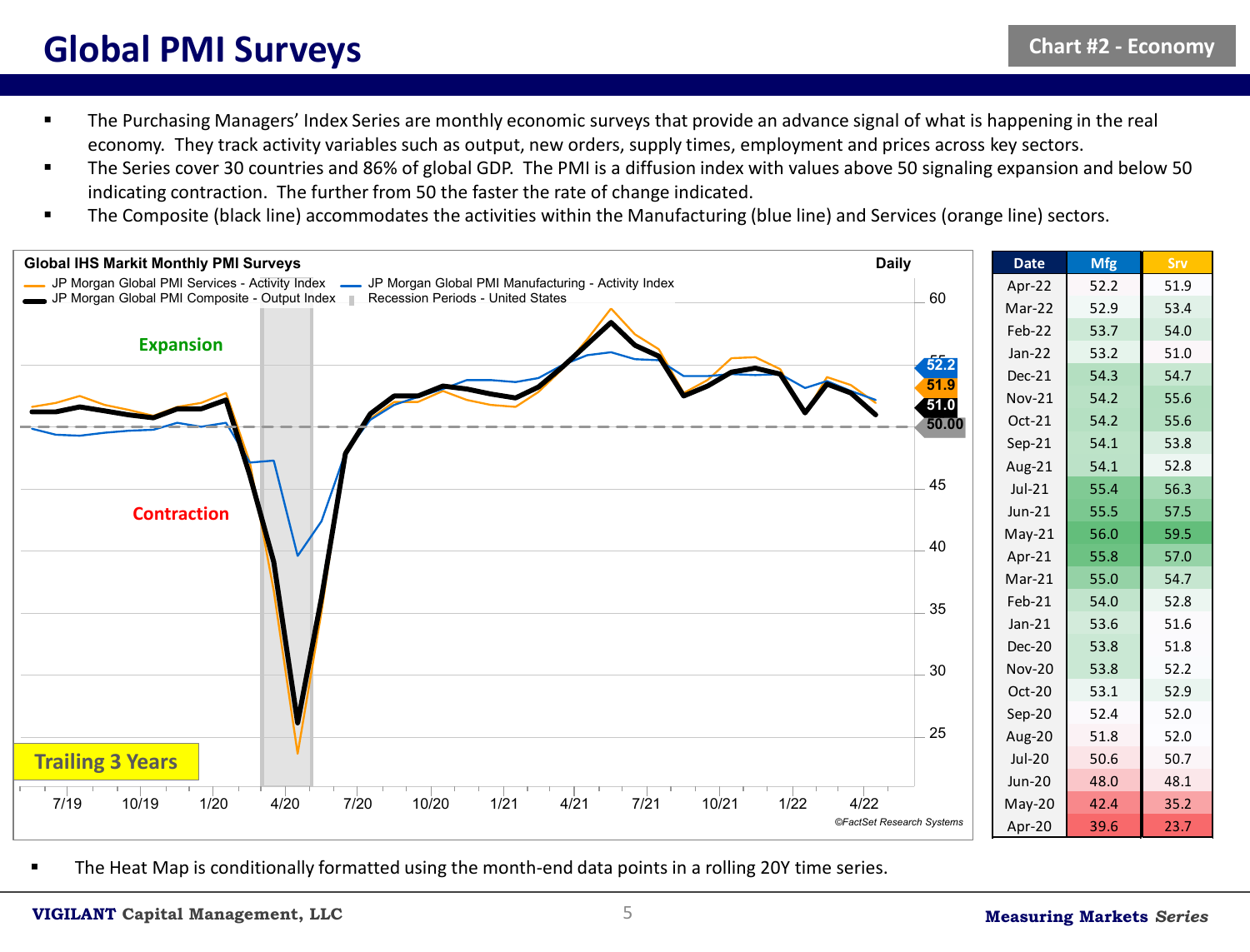# **US Economic Activity Indicator**

- The Weekly Economic Index (green line) is a set of ten high frequency indicators of real economic activity, scaled to align with the four-quarter real GDP growth rate (gold line). It represents the common component of series covering consumer behavior, the labor market, and production. The NY Federal Reserve Bank designed the WEI to be a real-time indicator of activity in the US economy.
- The WEI (green line) is instructive for investors in assessing the status of the economic cycle as it leads the Commerce Departments reporting of estimated real GDP growth (gold line).



The Heat Map is conditionally formatted using the month-end data points in a rolling 20Y time series.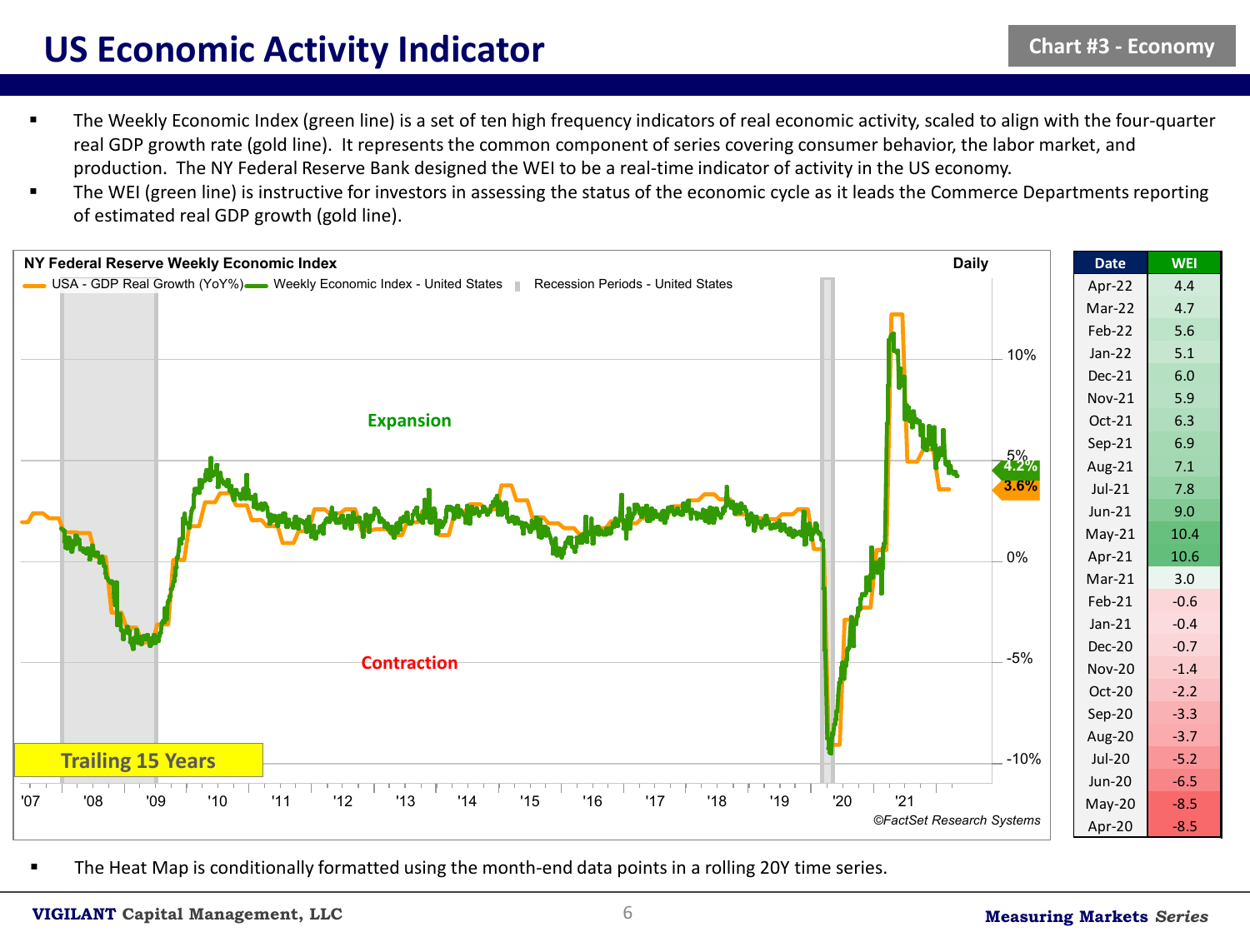# **US Real GDP**

■ Real Gross Domestic Product (GDP) is a macroeconomic statistic used to measure the value of goods and services produced by an economy in a specified period, adjusted for inflation. The Bureau of Economic Analysis (BEA) provides a quarterly report on GDP with headline data statistics representing annualized real GDP growth over the prior period. The report provides important detail on the components of GDP.

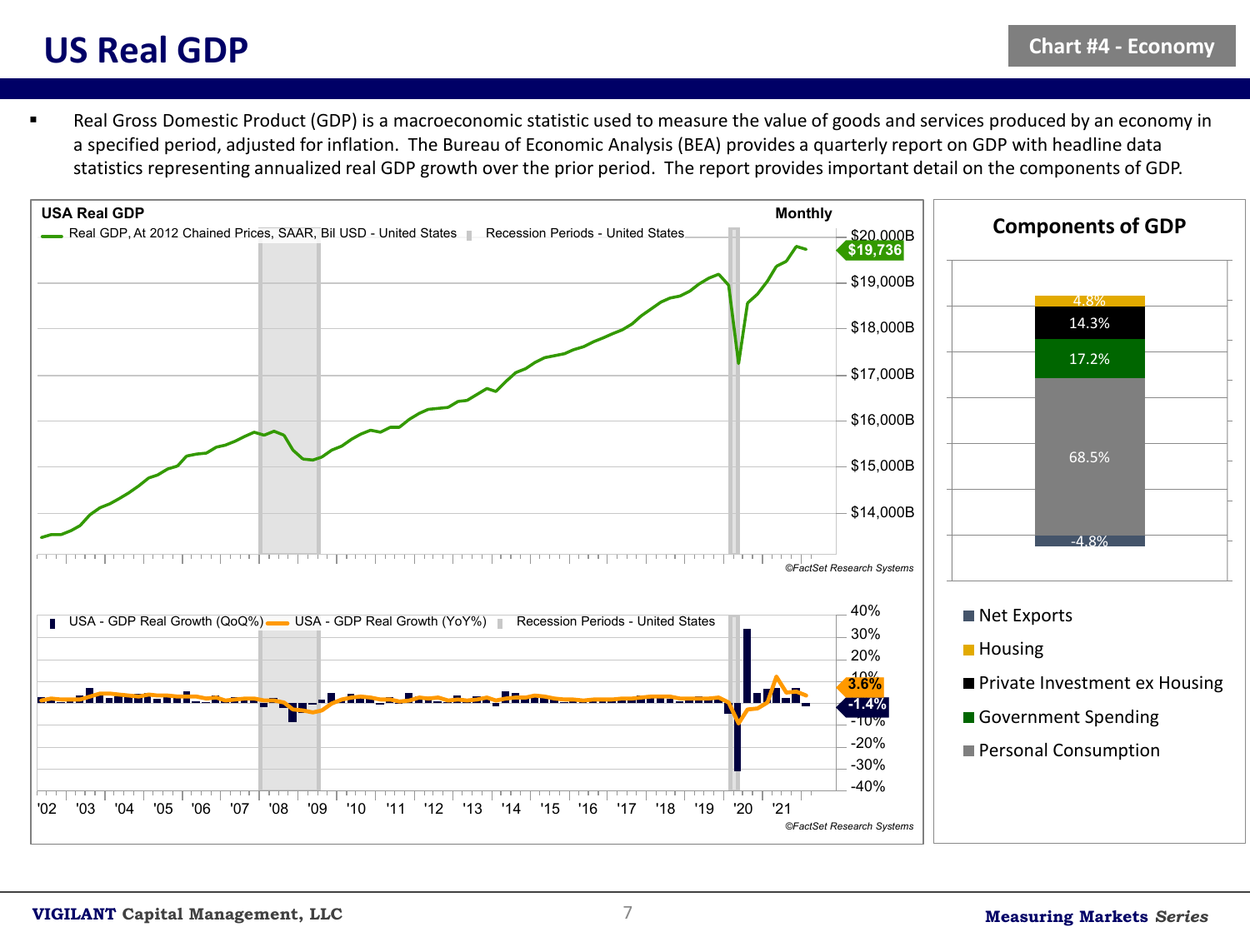# **ISM Monthly Report on Business**

- The ISM Report on Business is based on a national survey of purchasing managers tracking changes in the Manufacturing and Services sectors. They have the properties of leading indicators and are convenient summary measures showing the prevailing direction and scope of change. Values above 50 signal expansion and below 50 indicate contraction. The further from 50 the faster the rate of change indicated.
- The manufacturing "new orders" (light blue line) can be a good leading indicator of the manufacturing "output" (dark blue line) in the economy, and the services "business activity" (light orange line) often leads the services "output" (orange line) index.



The Heat Map is conditionally formatted using the month-end data points in a rolling 20Y time series.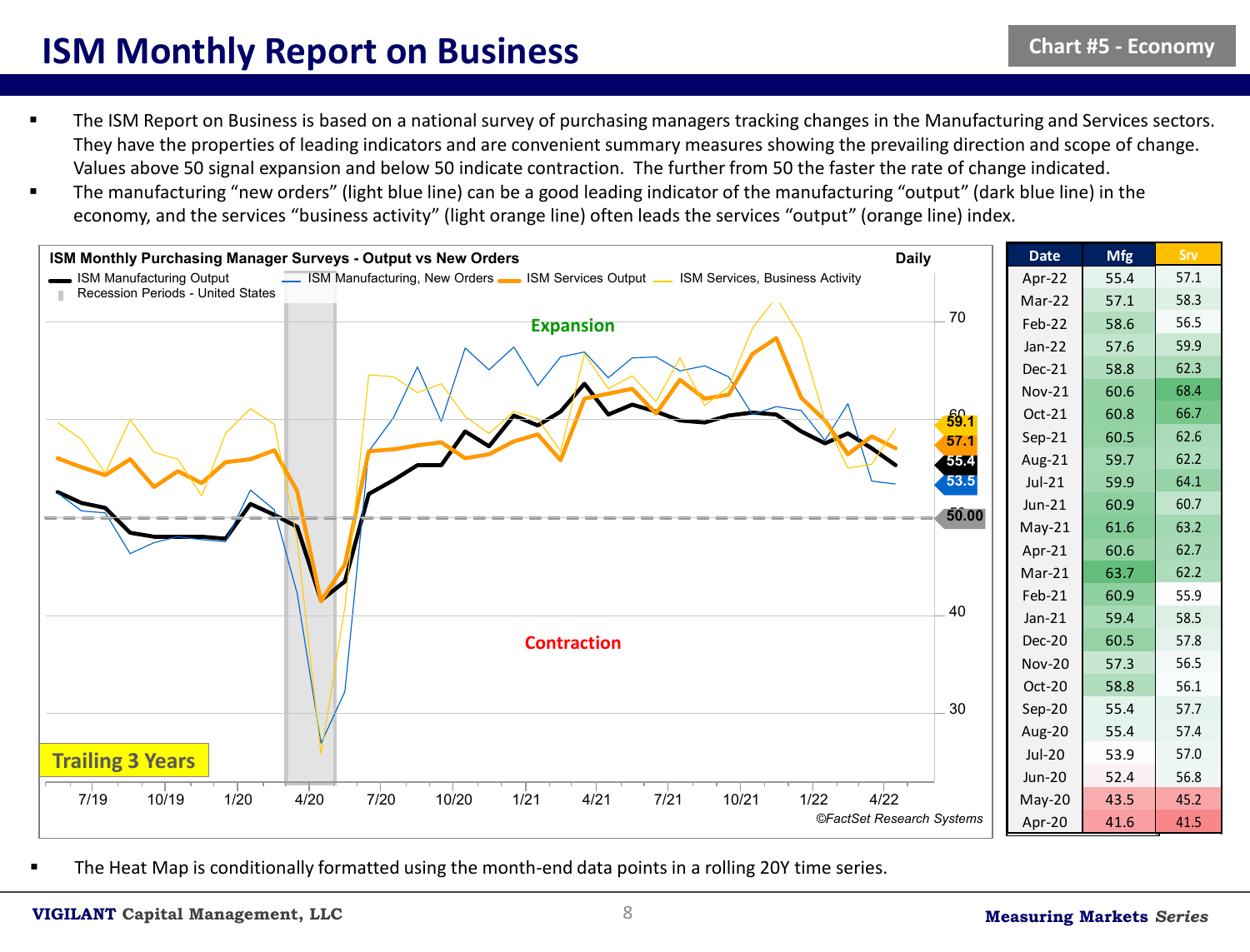# **US Consumer Spending**

- The U.S. Census Bureau conducts the Advance Monthly Retail Trade and Food Services Survey, a random sampling of approximately 5,500 retail firms whose sales are weighted and benchmarked to represent the universe of over 3 million retailers in the United States. Monthly data is adjusted to accommodate seasonal variation, holidays and trading-day differences. Sales capture price and volume of goods and services.
- Retail Sales can be quite volatile from month to month (light blue, light orange), so viewing a 3-month moving average (dark blue, dark orange) may provide a better picture of consumer sentiment. Retail Sales are reported in total (orange lines) and backing out Auto (blue lines).

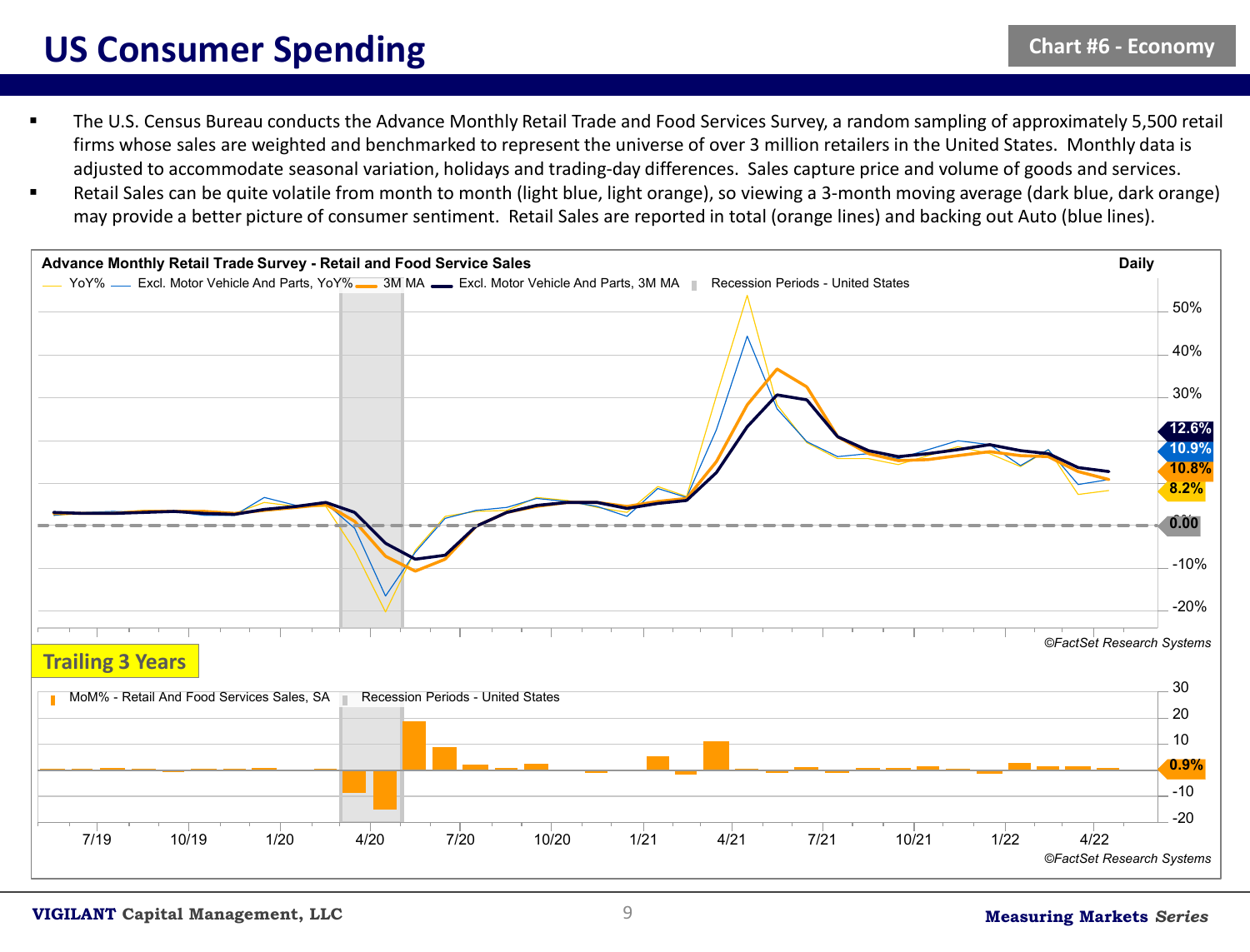#### **US Consumer Confidence**

- Since 1946, The University of Michigan has conducted a minimum of 500 interviews each month from its survey center in Ann Arbor. The 50 question survey stresses the important influence of consumer spending and saving decisions in determining the course of the national economy. The core questions cover three broad areas of consumer sentiment; personal finances, business conditions and buying conditions.
- The Consumer Sentiment Index (blue line) measures how consumers feel about their current situation (green line) and how they view prospects for the general economy over the intermediate to long-term (orange line).



**VIGILANT** Capital Management, LLC  $\qquad \qquad 10$  **Measuring Markets** *Series* 

**Chart #7 - Economy**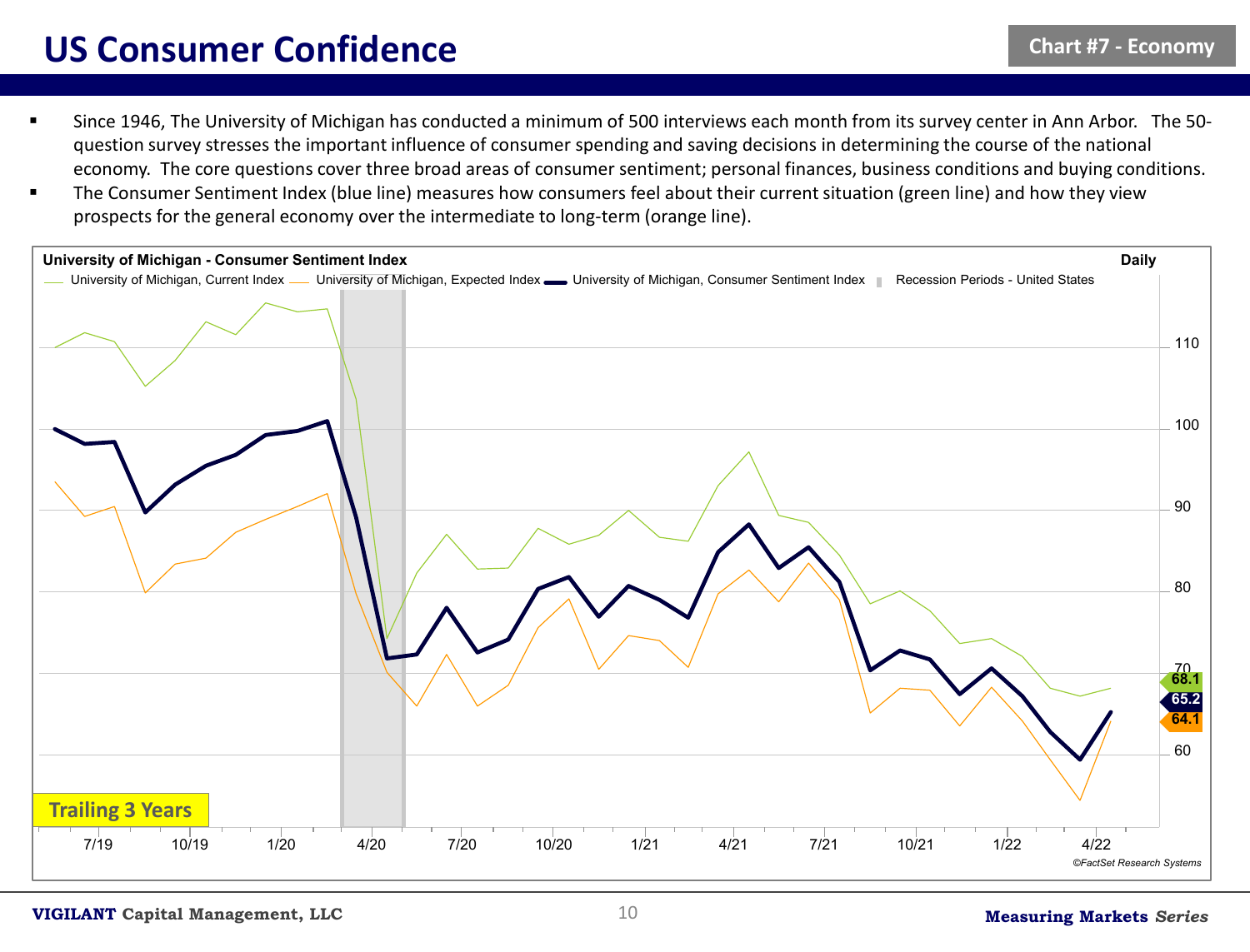#### **US Employment**

- The "Employment Situation Report" is released by the Bureau of Labor Statistics (BLS) on the first Friday of every month. The Household Survey measures labor force status by demographic characteristics. The Establishment Survey measures nonfarm employment, hours, and earnings by industry. These reports cover an estimated 80% of US businesses and offer insights into the status of the labor force.
- Observers focus on the Total Nonfarm Payroll (dark blue), Private Nonfarm Payroll (light blue), and monthly employment gains (bottom).

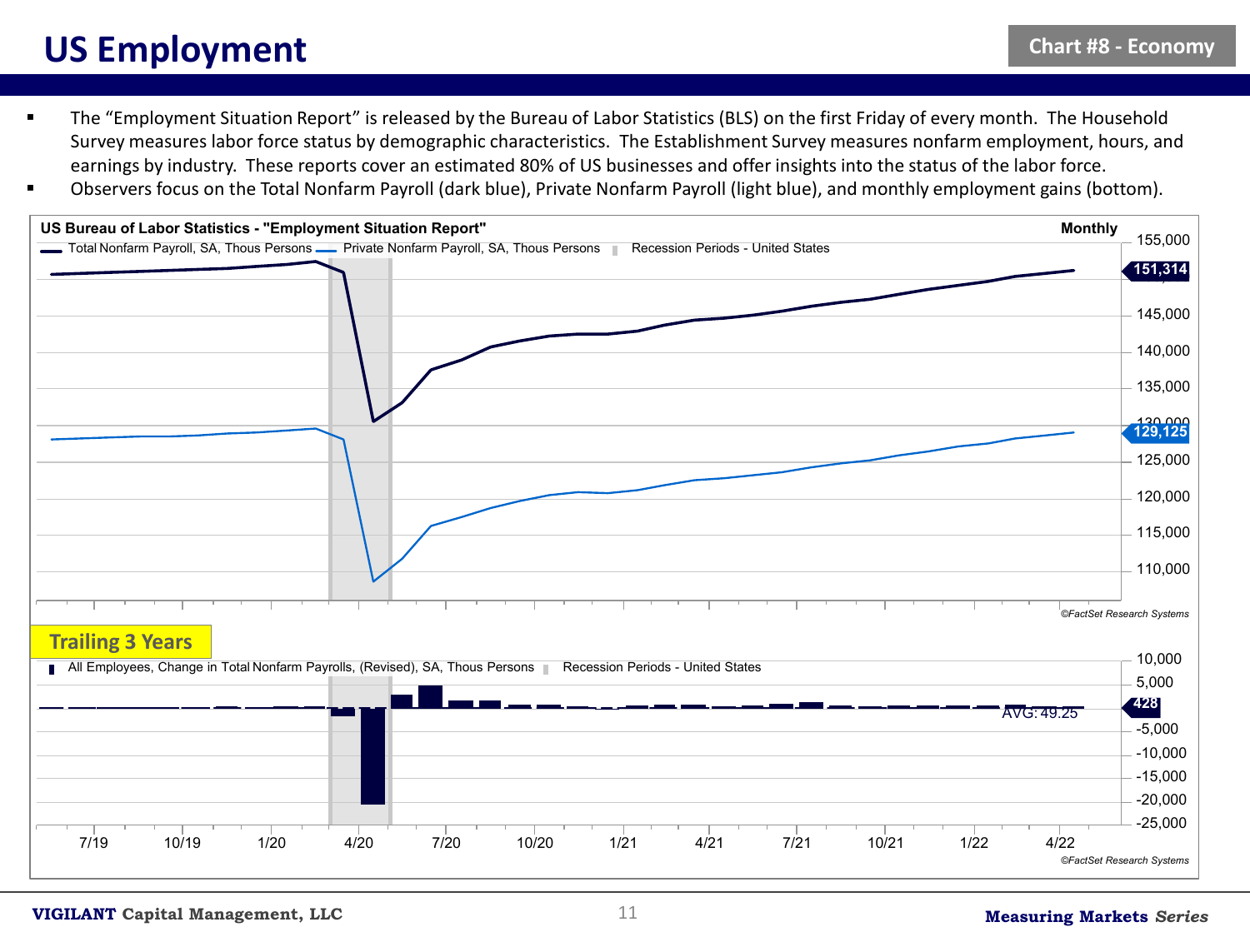- **The Consumer Price Index (CPI)** measures the changes in prices paid by consumers for goods and services. Released by the Bureau of Labor Statistics each month, the CPI-U is based on prices of food, clothing, shelter, fuels, transportation, medical services, drugs, and other goods and services that people buy for day-to-day living. The Urban Consumer group represents approximately 93% of the US population.
- Core CPI (red line) excludes the more volatile prices of food and energy from the headline CPI (black line). The Federal Reserve sets the Fed Funds Target Rate (blue dashed line) based on it's "full employment" and "price stability" monetary policy mandate.

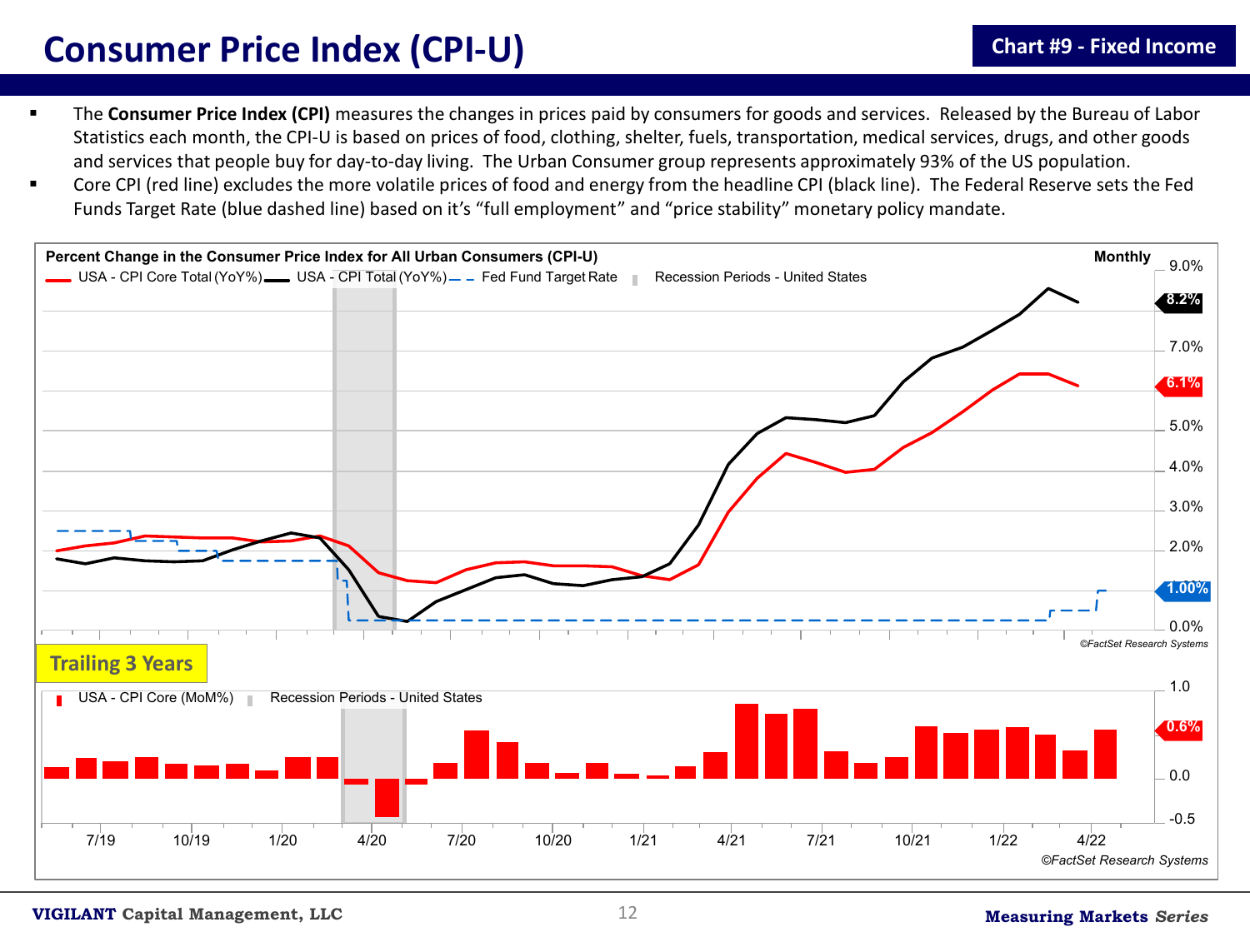#### **US Treasury Yields vs. Inflation**

- Investors consider US Treasury Bonds to be free of default risk, leaving interest rate risk as the primary concern. Bonds are subject to interest rate risk, since rising rates will result in falling prices and vice-versa. The longer the maturity the greater the sensitivity to changes in rates.
- Interest rates respond to inflation a bonds worst enemy. When prices in an economy rise, or are expected to rise, investors will demand a higher yield-to-maturity to compensate them for the erosion of purchasing power. This is of particular concern for longer dated bonds.

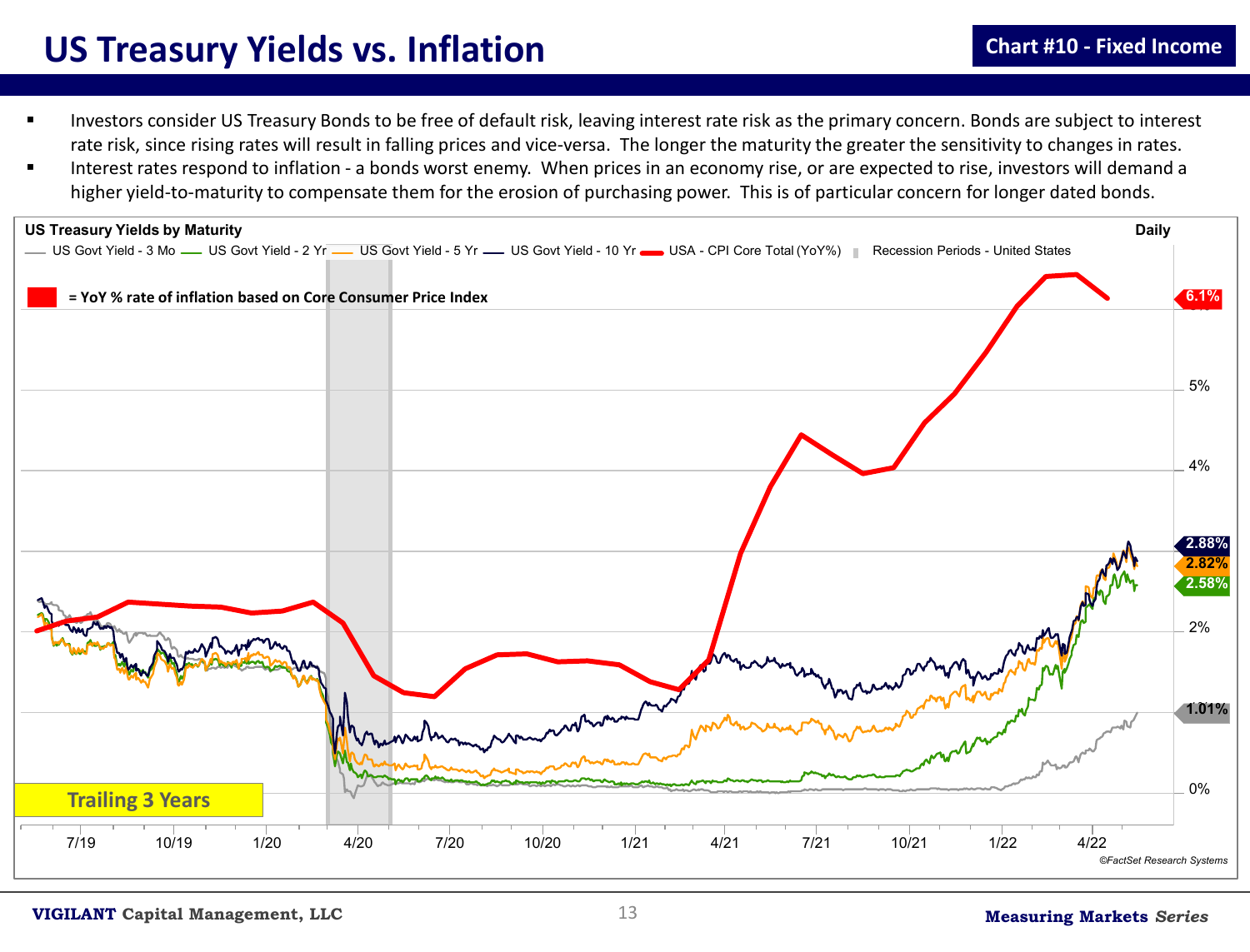#### **Investment Grade Credit Spreads**

- A credit spread is the difference in yield between a US Treasury Bond (risk-free) and another bond of similar maturity. Corporate bonds, even for the most stable and highly rated companies, are considered to be riskier investments for which the investor demands compensation.
- Fluctuations in credit spreads are often a reflection of changing expectations around economic conditions and issuer default risk. Credit spreads can be a good barometer of economic health – widening when growth slows and narrowing when growth improves.

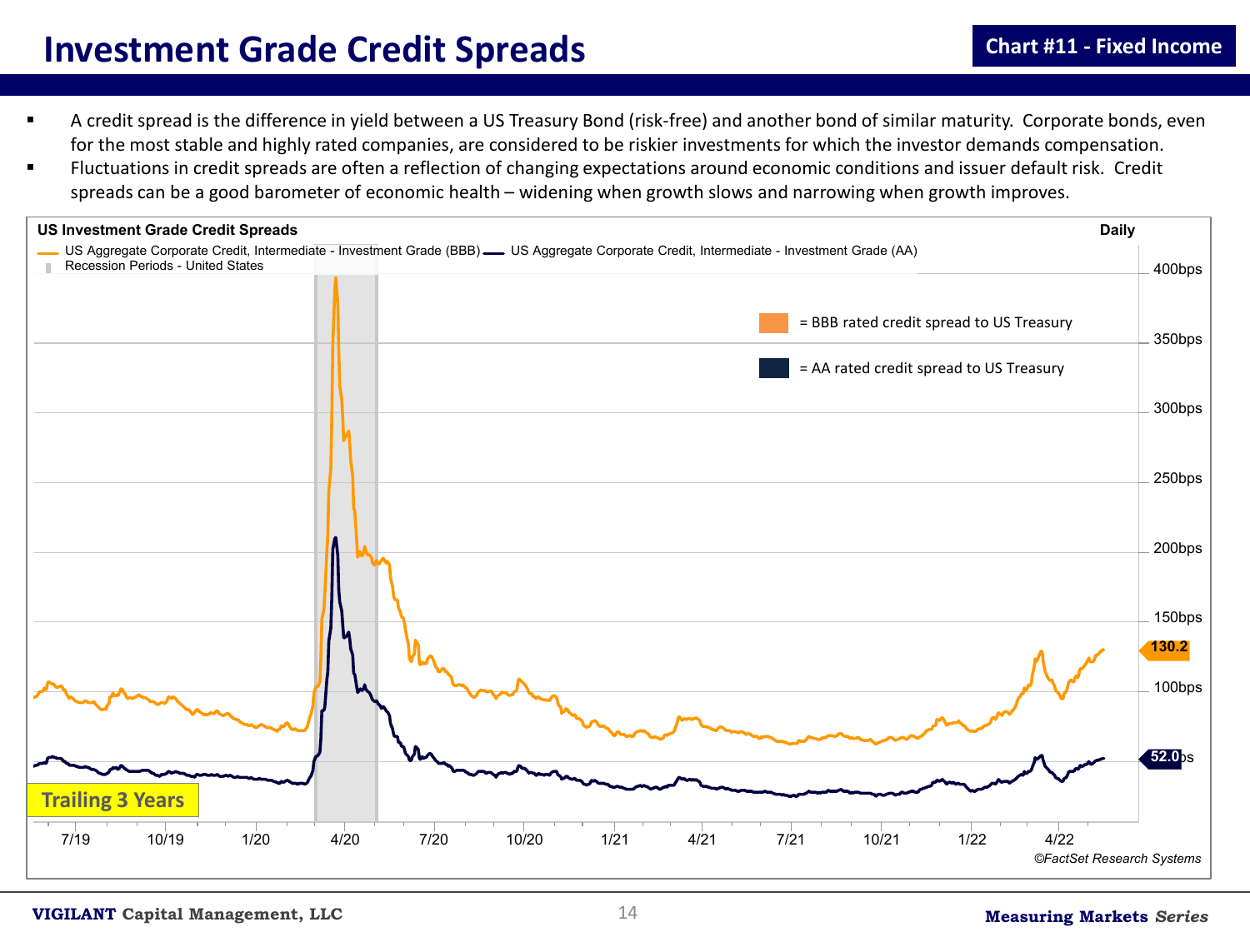#### **S&P 500 Inflection Points**

- The ability for companies to navigate their way through the ebb and flow of business cycles is a key determinant in the stream of profits available to investors. Over the long-term, stocks love profits and will follow their path.
- The price that investors are willing to pay to participate in the long-term stream of profits may be determined by an objective valuation process. But in the short-term, the price of stocks is frequently subject to the shifting investor sentiment between fear and greed.

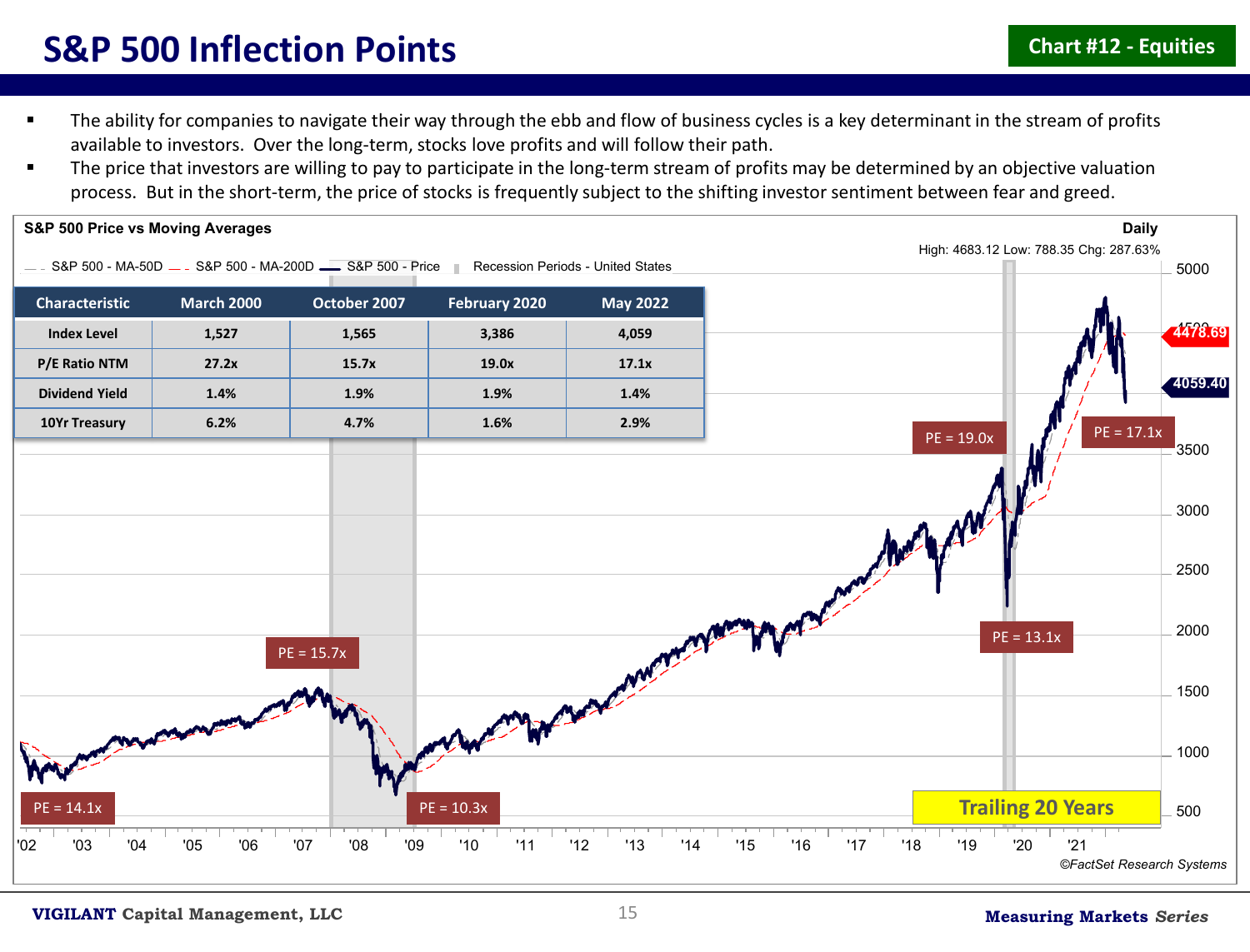Stocks love profits. The long-term path of a stock market follows the investor expectations for higher earnings. Periods of earnings uncertainty are often met with market declines. But, as the outlook for profits improves, markets tend to look past the trough and toward the renewed earnings trajectory.

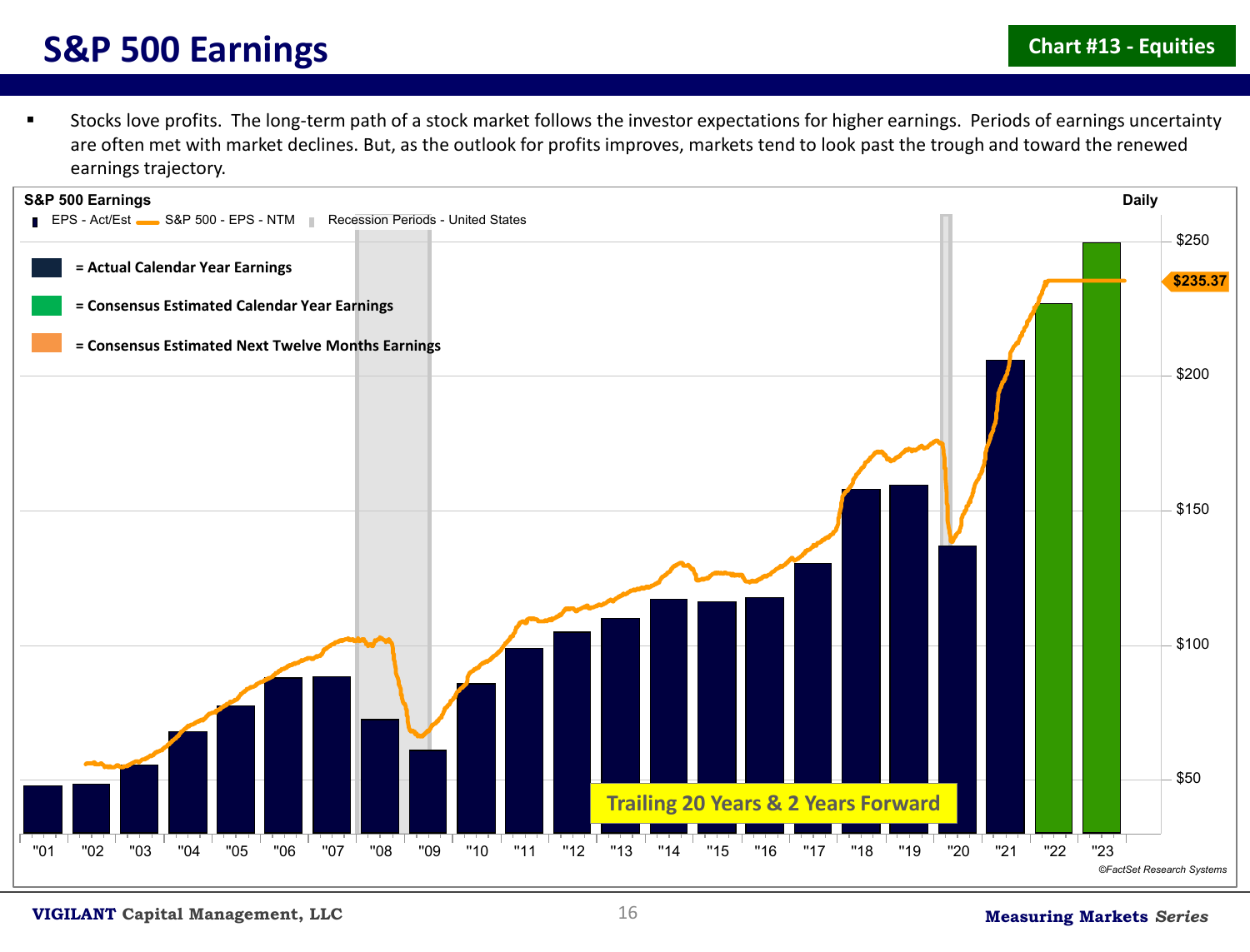#### **S&P 500 Valuation**

- **EXECT** Methods for valuing the stock market are plentiful, from using a simple Price/Earnings Ratio to employing a more complex model that contemplates future cash flows and discount rates. A wide variety of methods are used by investors everyday.
- The P/E ratio is used by investors to determine the relative value of a market against its own historical record or to compare markets over time.

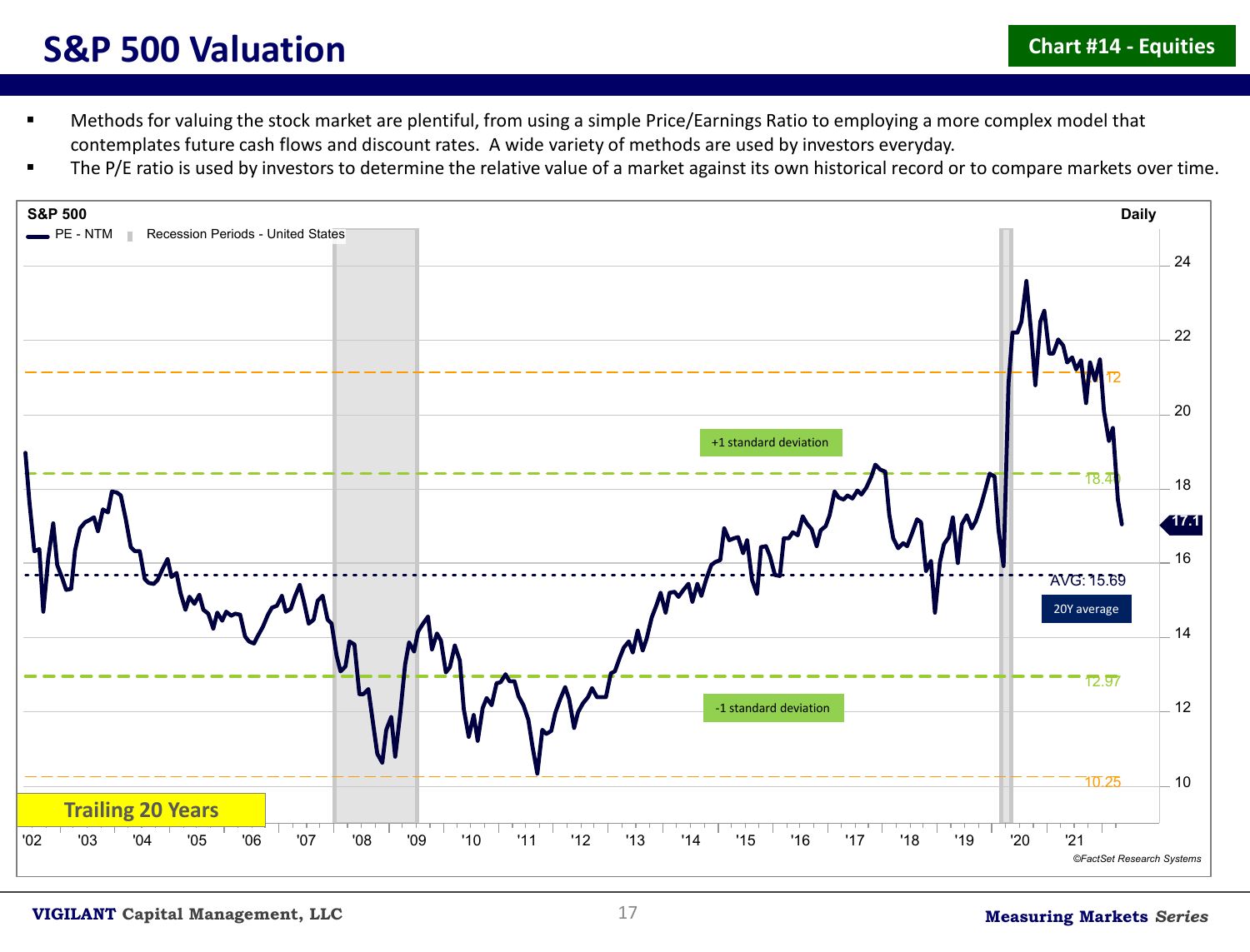#### **Sector Dashboard**

The Stock Market is a market of stocks that can be compartmentalized into sectors. Constituents of a sector often share a similar sensitivity to the ebbs and flows of the business cycle. Each sector has its own identity and characteristics that can be examined by investors.



| Sector                | <b>Financials</b> | <b>Materials</b> | <b>Real Estate</b> | <b>Industrials</b> | <b>Discretionary</b> | Info Tech | <b>Energy</b> | <b>Health Care</b> | <b>Staples</b> | <b>Communications</b> | <b>Utilities</b> | <b>S&amp;P 500 Index</b> |
|-----------------------|-------------------|------------------|--------------------|--------------------|----------------------|-----------|---------------|--------------------|----------------|-----------------------|------------------|--------------------------|
| <b>Sector Weight</b>  | 10.9%             | 2.8%             | 2.8%               | 7.9%               | 10.8%                | 26.8%     | 4.7%          | 14.5%              | 7.0%           | 8.9%                  | 3.0%             | 100.0%                   |
| <b>Dividend Yield</b> | 2.1%              | 1.9%             | 2.5%               | 1.6%               | 0.7%                 | 1.0%      | 2.7%          | 1.5%               | 2.3%           | 1.0%                  | 3.0%             | 1.5%                     |
| NTM P/E               | 11.9x             | 13.8x            | 19.0x              | 17.4x              | 24.7x                | 20.3x     | 10.5x         | 15.9x              | 21.5x          | 15.7x                 | 20.2x            | 17.1x                    |
| LTM $P/B$             | 1.4x              | 3.0x             | 3.2x               | 4.9x               | 8.6x                 | 8.6x      | 2.6x          | 4.9x               | 6.3x           | 3.3x                  | 2.3x             | 4.0x                     |
| NTM P/S               | 2.3x              | 1.8x             | 7.0x               | 1.8x               | 1.8x                 | 5.1x      | 1.2x          | 1.7x               | 1.5x           | 2.6x                  | 2.8x             | 2.3x                     |
| 1Y Beta               | 0.97              | 0.84             | 0.68               | 0.82               | 1.37                 | 1.29      | 0.41          | 0.75               | 0.47           | 1.08                  | 0.37             | 1.00                     |
| 30D RSI               | 30.48             | 38.57            | 33.38              | 34.13              | 29.36                | 34.03     | 55.62         | 41.70              | 51.69          | 32.07                 | 41.32            | 32.79                    |

NTM = Next Twelve Months estimate

LTM = Last Twelve Months actual and the signal Red Shade may suggest relative warning signal RSI = Relative Strength Index extended the strength index of the strength index Green Shade may suggest relative opportunity

**VIGILANT** Capital Management, LLC  $18$  **Measuring Markets** *Series*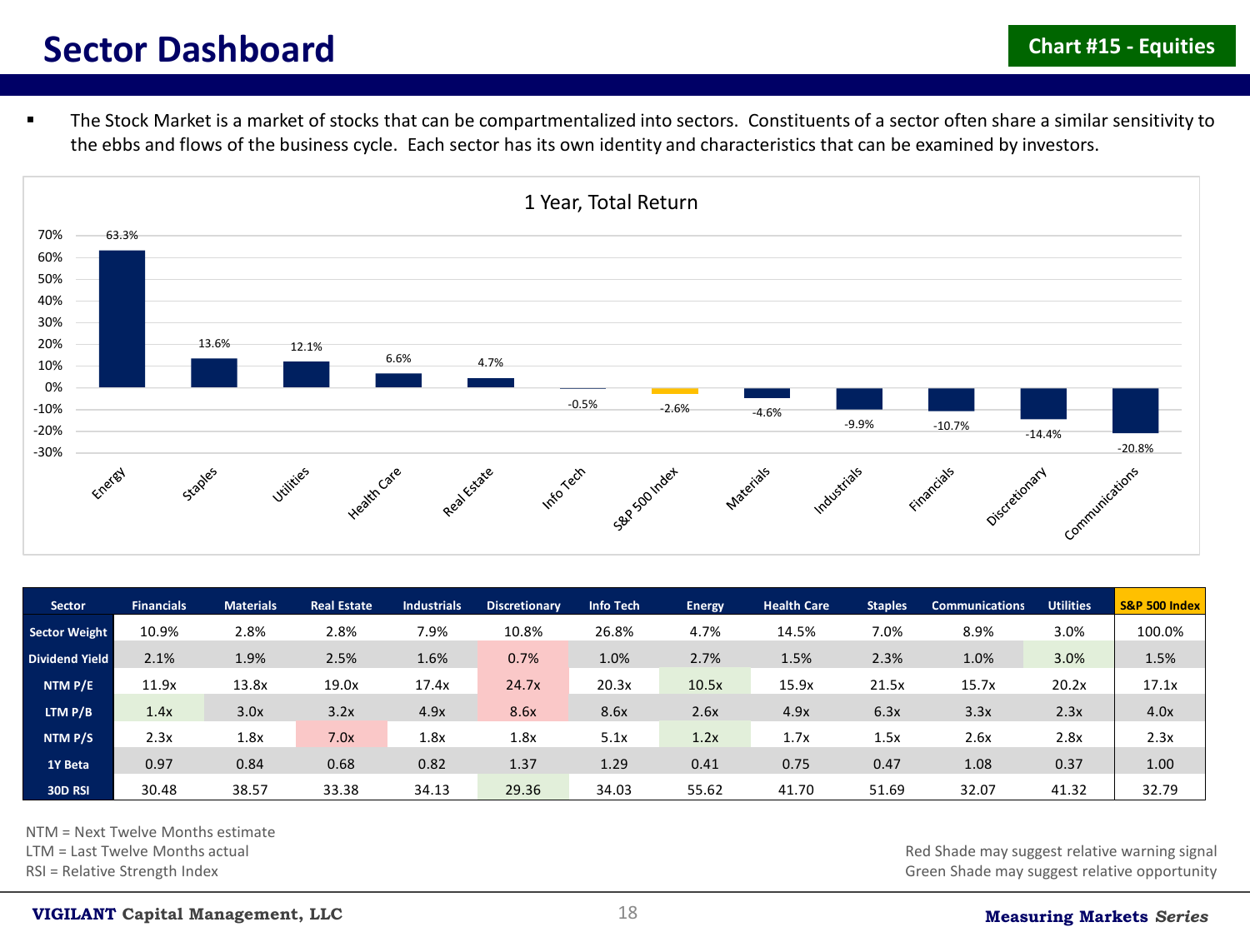# **US High Yield Credit Spreads**

- Investors in corporate bonds assume not only interest rate risk but also credit risk, the chance that the corporate issuer will default on its debt obligations. Credit ratings published by agencies such as Moody's, Standard & Poors, and Fitch are meant to capture and categorize credit risk.
- The credit spread is the difference in yield between a corporate bond and a government bond at each point of maturity and reflects the extra compensation investors receive for bearing credit risk. In terms of business cycles, a slowing economy tends to widen credit spreads as companies are more likely to default, and an economy emerging from recession tends to narrow the spread.



#### **VIGILANT** Capital Management, LLC  $\qquad \qquad 19$  **Measuring Markets** *Series*